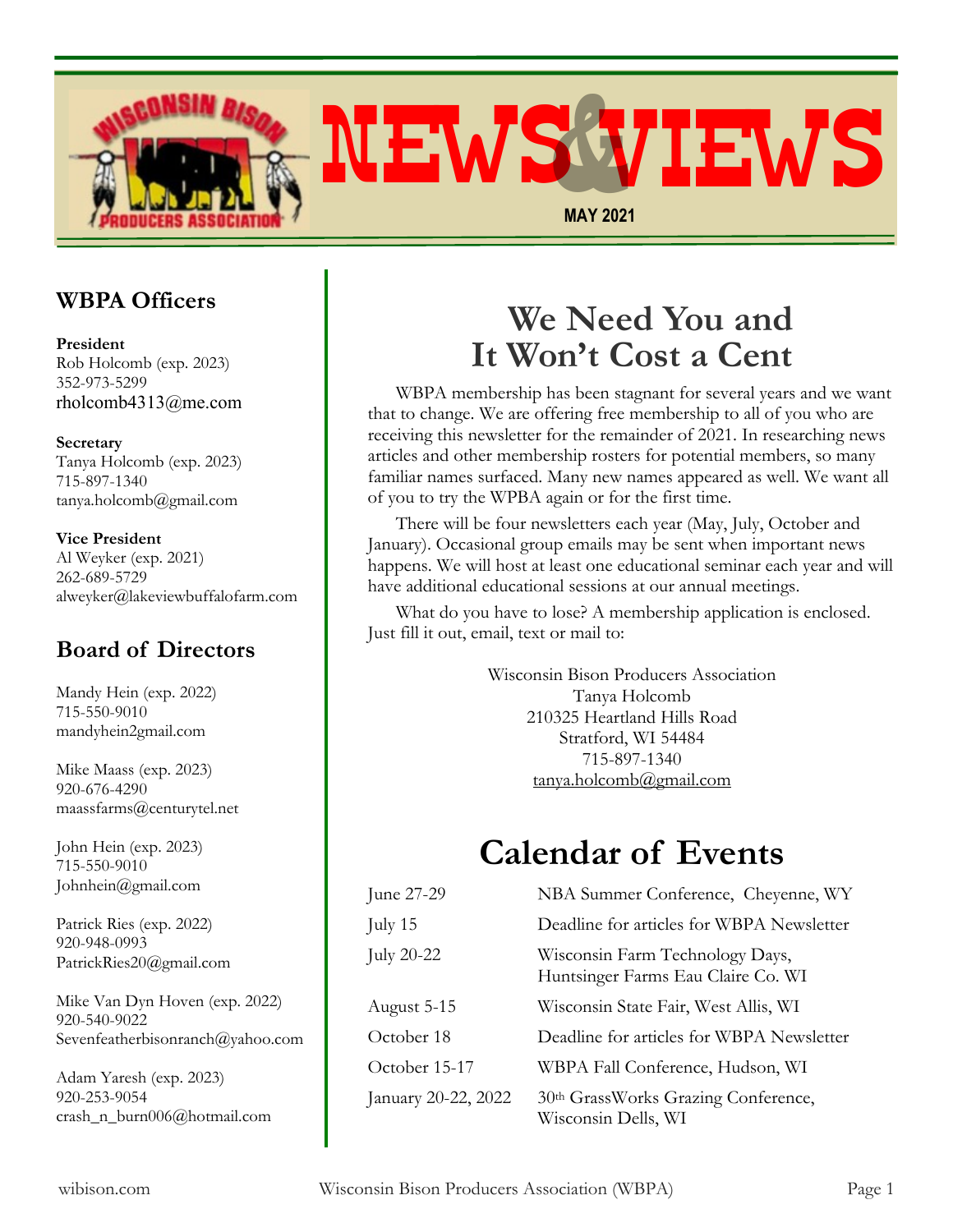# **President's Message**



I am honored to be serving as the association President for this term. I previously served as a Director under Phil Hausler. I would like to update you on a few items that the board is working on. Please know that we welcome feedback from you. The board contact information is located in the newsletter so please reach out to one of us if you have feedback to provide.

One of the items that the board is working on is discussions with the Minnesota Bison Association on a joint venture. You might recall that this was a topic of discussion during the 2020 Annual Meeting. Phil had asked Jeremy Alleman to begin the discussions with the Minnesota board. There were many reasons for pursuing this option to include our association looking at a new logo, upgrading the website and increasing membership

participation. There was a thought that a combined collaboration might achieve this.

During late 2020, we fielded some questions from the Minnesota board. In 2021, the board voted to move forward with the exploration of this joint venture and also voted to send any board member that had time to the Minnesota conference held in April 2021. Mike and Connie Maass and my wife, Tanya, attended the conference. I did attend on Sunday to meet with the Minnesota board. We were inspired by the meeting and the education that was provided. Additionally, the joint venture was introduced to the Minnesota membership. The Minnesota Bison Association has formed a work group to explore this joint venture with our board.

Today, the board is working through questions that the Minnesota group has asked and the board is the current working group on the Wisconsin side. If you have feedback regarding this joint venture, we would like to hear. Please know that a joint venture can include anything from collaborating on meetings and education to a full merger. A full merger would require a membership vote. We will continue to keep you informed of the progress.

I am happy to announce that the board is planning a Fall Education Conference for October 15-17 in the Hudson, Wisconsin area. This will include a ranch tour and several excellent speakers. The board believes that this conference will be able to accommodate what would have been offered at a summer picnic, as well as, provide education that is needed by each of us. Please mark your calendars for this weekend. We will update you in the next newsletter, if not before, on the details of the conference. We hope you all can make it.

Thank you all for your commitment to raising bison and for taking an active role in our association.

#### **Rob Holcomb WBPA President**

### **Spring – Challenges and Opportunities By Mike Maass**

Every year at this time we are faced with new challenges. This year's biggest challenge is getting parts in a timely matter which is still being blamed on COVID. Other than that, everyone here is staying healthy and field work is moving along well. Cows are calving, fields are being fertilized, worked and planted, and first crop hay is getting close to being cut. Looking forward to warmer days ahead of us for another successful year. This summer we will be staying plenty busy as we will be updating and expanding our grain holding facilities. After wheat comes off our custom tile list is about a mile long to install. Hope everyone has a safe, healthy, and happy summer!



Page 2 Wisconsin Bison Producers Association (WBPA) wibison.com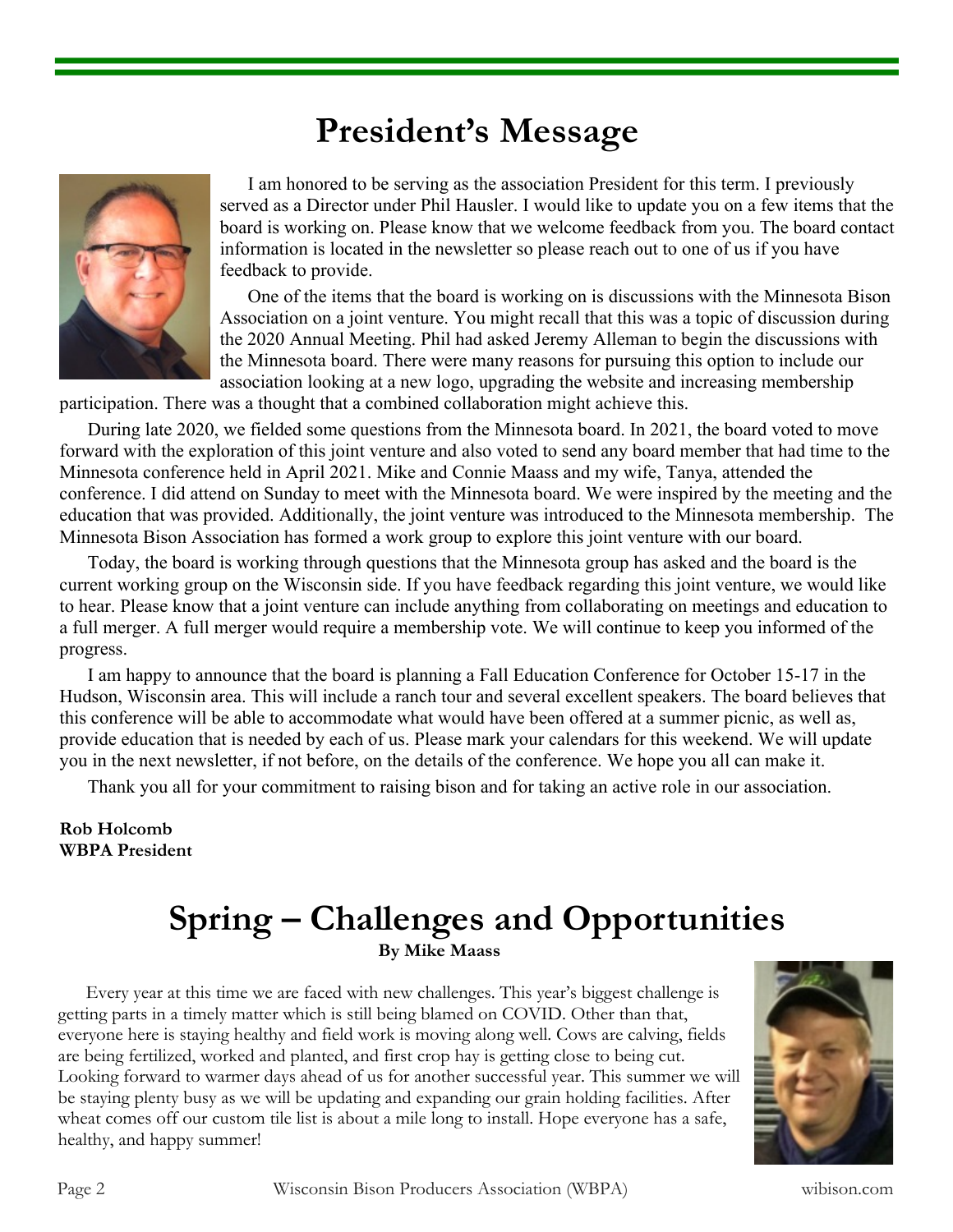## **The Pasture Is Yellow**

**By Rebecca Ries**

During a recent drive, Pat and I noticed the extraordinary display of blooming dandelions this year. The little yellow-headed beauties are probably the most unpopular plant in a suburban lawn but as grass feeders for our bison herd, we don't mind seeing them in our pastures. When the fields are in full bloom, chances are the



grass in the pasture is high enough and is ready for grazing.

First, a little history of the dandelion might be interesting. Dandelions are documented way back to the ancient Egyptians, Greeks and Romans, and have been used in traditional Chinese medicine for over a thousand years. Dandelions probably arrived in North America on the Mayflower – not as stowaways, but brought on purpose for their medicinal benefits. Before the 20<sup>th</sup> century, many gardeners intentionally grew dandelions for culinary and medicinal uses. Maybe you've been lucky and have enjoyed a wilted dandelion green salad or a glass of dandelion wine.

The nutrition that makes dandelions good for humans is also good for grazing animals like bison. They are a great source of calcium as well as iron, magnesium, phosphorus, potassium, zinc and Vitamins A, B, C, E and K. The plant is high in digestible dry matter from late April to early June. It has decent crude protein, about 76% as high as alfalfa, and more than smooth bromegrass. We've noticed our animals like the plant but may or may not eat the flower.

Laura Paine, a well-known grazing specialist in Wisconsin, has written that dandelions and other broadleaf "weeds" actually fill a niche role in a pasture system. She says "research suggests that most broadleaf pasture species tend to accumulate

essential minerals required by livestock. Absolute amounts taken up will vary with the plant species and the soil it is grown on, but, in general they are higher than grasses and legumes. So, overall, dandelions aren't so bad. They make palatable and high-quality forage."

Dandelions have another benefit for your pastures. Their wide-spreading roots can loosen up hard-packed soils and will help prevent erosion. The deep taproot pulls nutrients like calcium from the deeper stratums of the soil and makes it available to other plants.

I'm not suggesting that we all start growing dandelions on purpose but let's not fret about this persistent plant. Its benefits outweigh its nuisance factor…and the yellow fields are so pretty.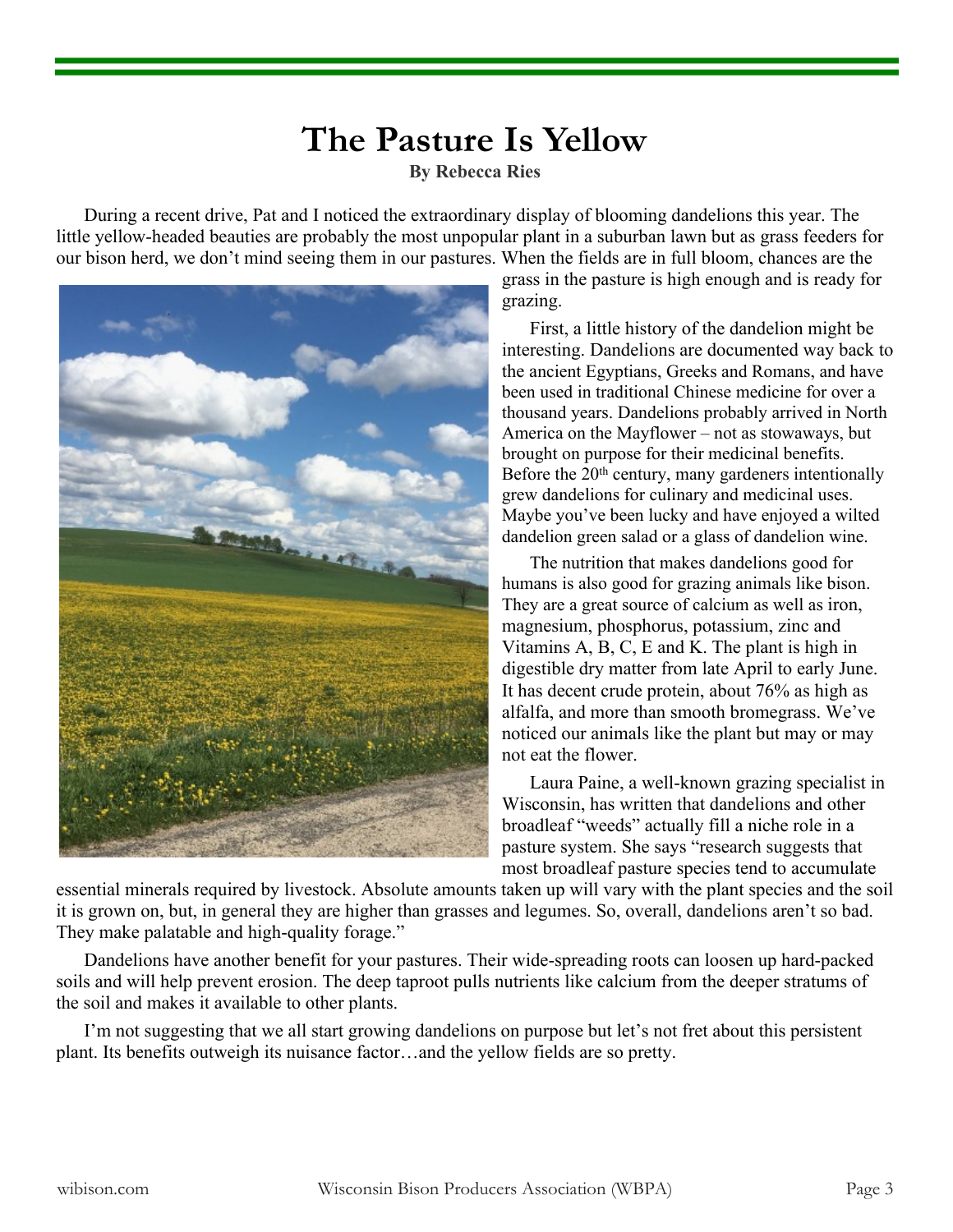### **From Lakeview Buffalo Farm By Al Weyker**



The sun is shining and hay is growing, babies are being born near lakeview buffalo farm. We got our twelfth grandchild and her name is Maeve. Our son Robby and wife Lauren know have two girls. He has eight cows at his place and one calf at this time. Hope everyone was able to get there covid vaccine shots.

The thing I want to talk about is hay. When we first started raising buffalo we stored our hay outside. This caused a lot spoilage. Then we put our hay the in the barn and shed, which worked good but room was a problem. Then this year was our first year with baleage. This is hay put up at moisture levels in upper 20% to low 30% and in plastic wrap. We used the in-line wrap and the individual wrap bales for feeding. We had our hay made into big squares. You can have round bales or big squares wrapped and creates very little spoilage. Buffalo did well on that feed. The bales that are in-line do take up a lot of field space. The individual wrapped bale can be stacked three high using much less ground space. In our case the cost of wrapping was very close to the same price for in-line as individual bales. Hope this will make hay making and storing better for you this year. The cost for baling and

wrapping was \$15.00 per bale. If the price of hay is \$60.00 a ton and your loss is 25% that will cover the cost of the wrapping the hay. That will make your hay last that much longer.

# **Bison Books for Kids**

#### **By Rebecca Ries**

Our immediate family is so huge…38 and counting. We feel very blessed but buying Christmas and birthday gifts became overwhelming. Nowadays, the families get bison meat for their freezers in October, a delivery of amaryllis bulbs for their homes in January, and at Christmas, stockings full of good stuff for each person. I start collecting the good stuff right after Christmas for the next year.

This past Christmas I decided to add a kids bison book for all the littles in the family and was so happily surprised to find so many. I've listed a few, in case you want to start your Christmas shopping early this year.

**Bison for Kids** by Todd Wilkinson **My Bison** by Gaya Wisiewski **Bison Coloring Book** by Rusu Baby **Buddy Bison's Yellowstone Adventure** by Llona E Holland **Boomer and Friends** by Joshua Viola **The Buffalo Are Back** by Jean Craighead George **Ranger Rick: I Wish I Was a Bison** by Jennifer Bove **Facts About the Bison** by Lisa Strattin **Gotta Go Buffalo** by Haily Meyers & Kevin Meyers **Bison Coloring Book for Kids** by Golden Wave Publishing



**Skull Art Your Skull or Mine Call Sue Friend 920-222-9474**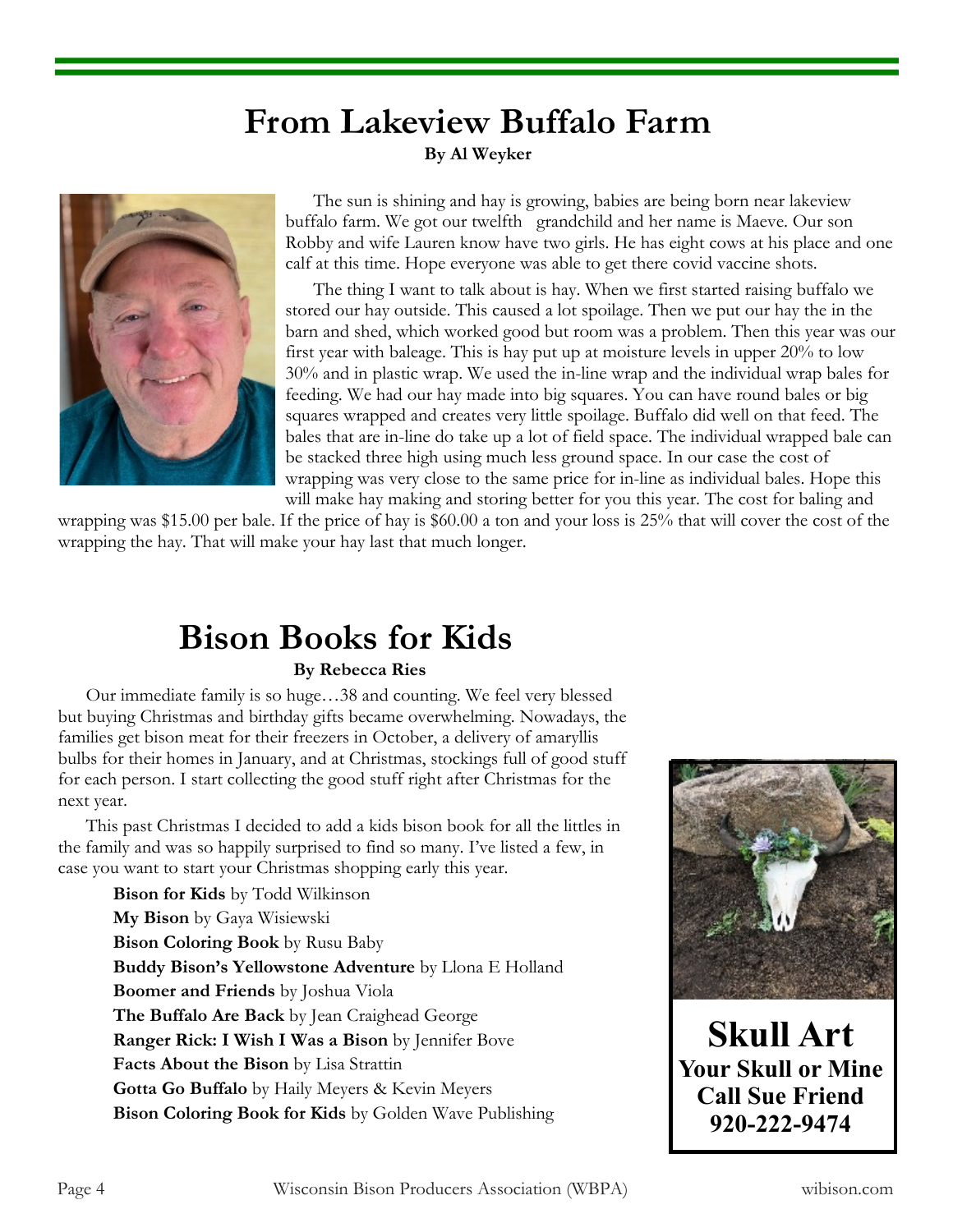### **The Conservation Stewardship Program**

#### **By Patrick Ries**

The 2018 Farm Bill. I heard about it. Didn't think there was anything in it that would apply to our grass-fed bison operation. Boy, was I wrong! One of the financial assistance programs in the 2018 Farm Bill is the Conservation Stewardship Program (CSP). This program is almost written for grass-fed operations.

The Conservation Stewardship Program (CSP) helps you build on your existing conservation efforts while strengthening your operation. Whether you are looking to improve grazing conditions, increase crop resiliency, or develop wildlife habitat, the Natural Resources Conservation Service (NRCS) can custom design a CSP plan to help you meet those goals. They can help you identify natural resource problems in your operation and **provide technical and financial assistance** to solve those problems or attain higher stewardship levels in an environmentally beneficial and costeffective manner. For example, NRCS can look at ways to address the amount of soil lost; mitigate the impact of excess water; reduce the contribution of agricultural operations to airborne soil particles and greenhouse gas emissions; improve the cover, food, and water available for domestic and wildlife species; or promote energy efficiencies for on-farm activities. If you are already taking steps to improve the condition of the land, chances are CSP can help you find new ways to meet your goals.



CSP provides two possible types of payments through five-year contracts: annual payments for installing new conservation activities and maintaining existing practices; and supplemental payments for adopting a resourceconserving crop rotation.

Applicants may include individuals, legal entities, joint operations, or Indian tribes that meet the stewardship threshold for at least two priority resource concerns when they apply. They must also agree to meet or exceed the stewardship threshold for at least one additional priority resource concern by the end of the contract. Producers must have effective control of the land for the term of the proposed contract.

Eligible lands include private and tribal agricultural lands, cropland, grassland, pastureland, rangeland, and nonindustrial private forest land. CSP is available to all producers, regardless of operation size or type of crops produced, in all 50 states, the District of Columbia, and the Caribbean and Pacific Island areas.



New CSP Grasslands Conservation Initiative Provides financial assistance to conserve grasslands through a single opportunity to enroll in a 5-year contract. Eligible lands are limited to cropland for which base acres have been maintained under FSA's ARC/PLC and were planted to grass or pasture, including idle or fallow, during a specific period. Enrolled acreage must be managed consistently with a grassland conservation plan.

Apply at your local USDA Service Center, which you can find at farmers.gov/service-locator. Applications are accepted at any time.

wibison.com Wisconsin Bison Producers Association (WBPA) Page 5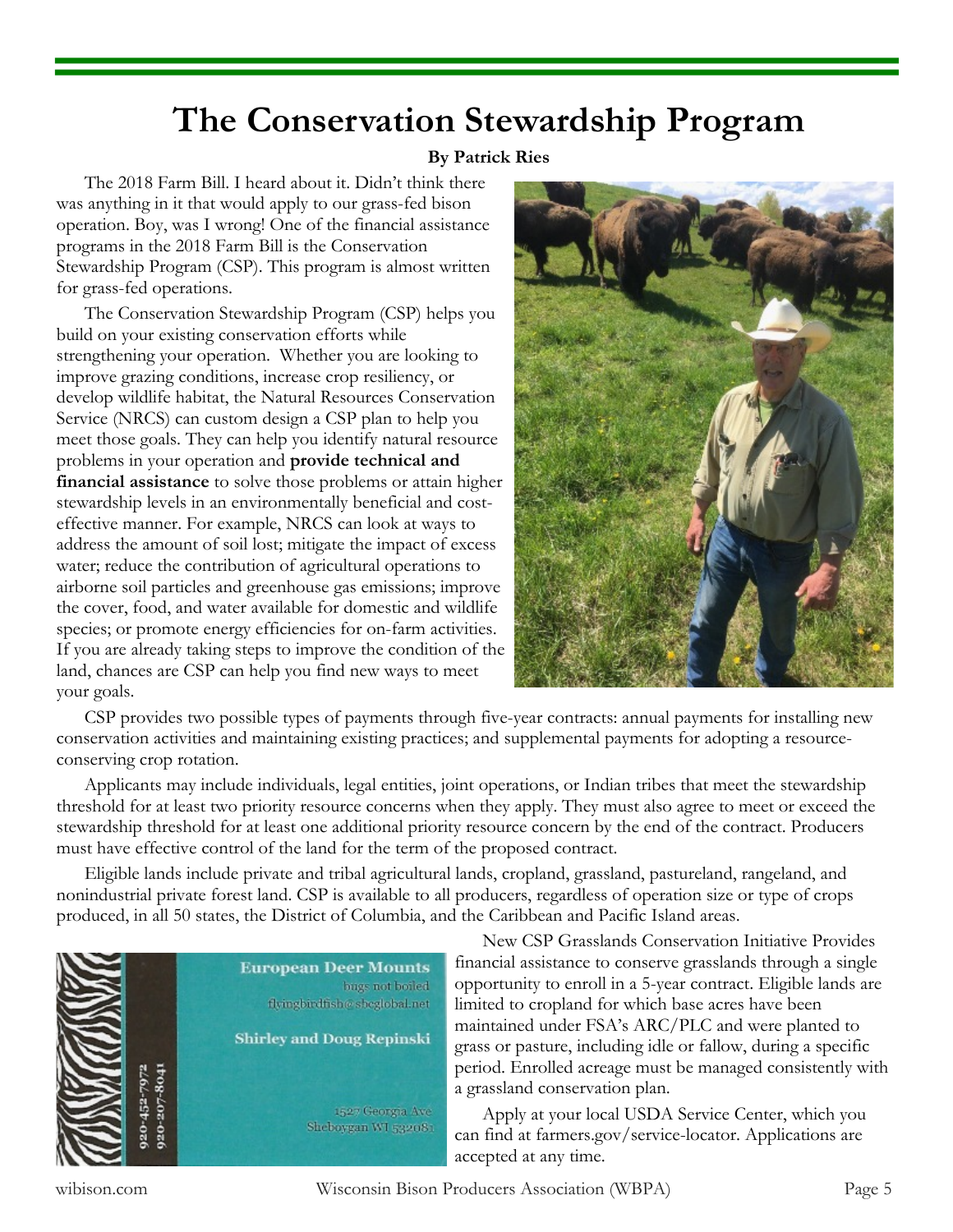

#### **What's Cookin' in Connie's Kitchen**

By Connie Maass **BBQ Bison**

4 lbs. Bison Chuck Roast, Frozen 1 Cup Catsup <sup>1</sup>/2 Cup Chopped Celery 3 Teaspoons Chili Powder 2 Tablespoons Vinegar 1 <sup>1</sup>/<sub>2</sub> Cups Water 2 Tablespoons Brown Sugar 4 Tablespoons Lemon Juice

1 Large Onion, Chopped 3 Tablespoons Worcestershire Sauce

- 
- 
- 

Mix together the vinegar, brown sugar, catsup, chili powder, Worcestershire sauce, water and lemon juice. Then add onion and celery. Place Bison roast on the bottom of a Crockpot. Pour the mixture over the top of the roast. Set the Crockpot on low temperature for 8-9 hours.

#### If you have a recipe you want to share, please send it to Connie at maassfarms@centurytel.net.



- **For Sale** Several cull cows. Call/text Patrick Ries at 920-948-0993 or email patrickries20@gmail.com
- **Wanted** Vendors for the WBPA Fall Conference. Call/text Rob Holcomb at 352-973-5299 or email rholcomb4313@me.com
- Wanted Bison meat for the WBPA Fall Conference. Requests for proposals will be sent to interested parties when the chef establishes the menu. To be considered call/text Mandy Hein at 715-550-9010 or email mandyhein@gmail.com

WBPA Members can place up to 3 ads per newsletter. You can also advertise your business for only \$25 a year (business card); \$75 a year (quarter page); or \$125 a year (half page). That's four newsletters for a bargain basement value. Call/text ad to Rebecca at 920-923- 2028 or email bluestembison@gmail.com. Members are also encouraged to send articles for the newsletter.